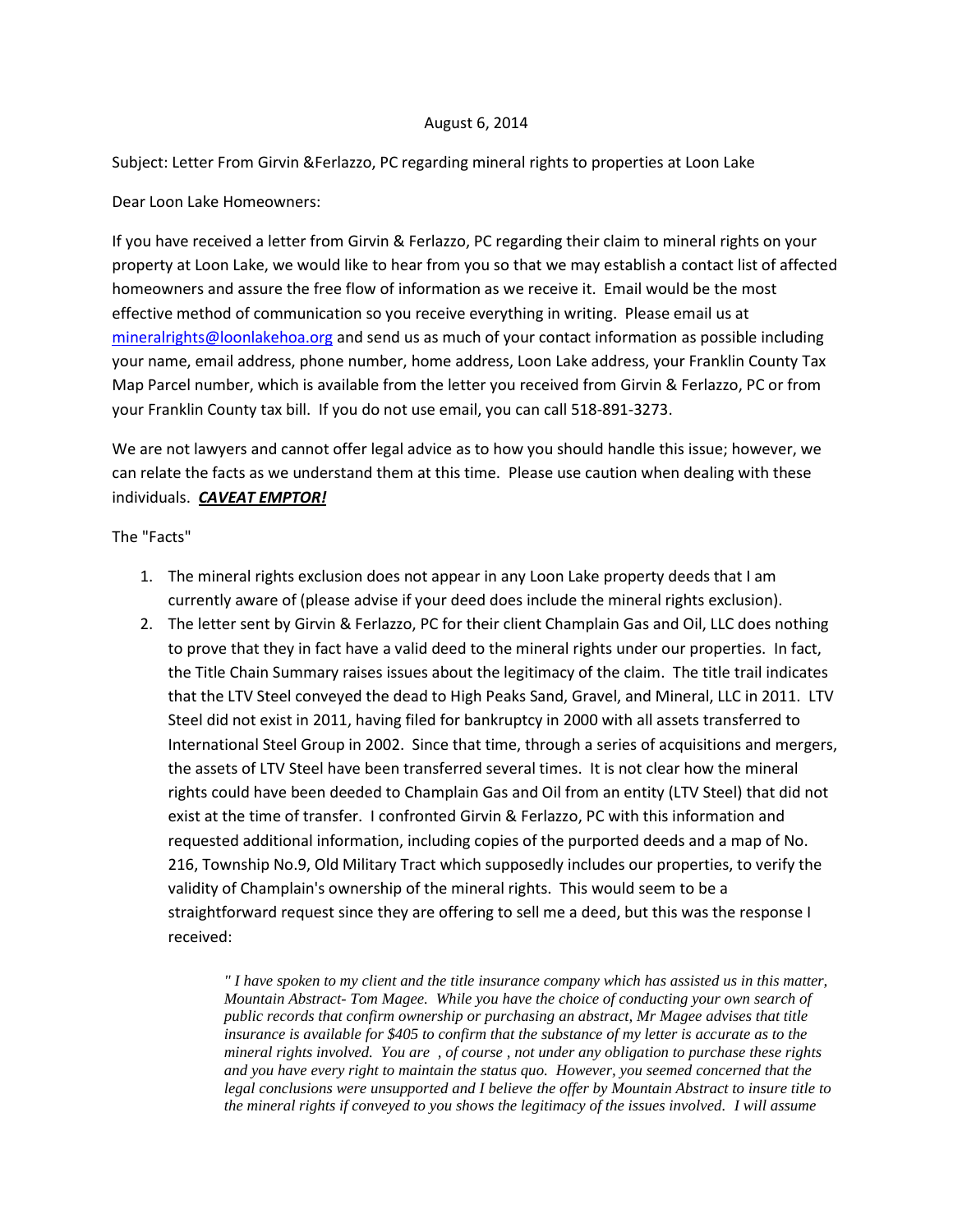*you have no interest in pursuing these negotiations unless you contact me. I will not contact you again unless you request me to. Have a nice summer. Salvatore D. Ferlazzo, Esq."*

So, they are unwilling to prove ownership of the deed, but we are free to buy back the mineral rights and then we can buy Title Insurance to be sure that they have a valid deed that they are selling us. Something does not make sense here.

- *3.* The letter from Girvin and Ferlazzo states "*Girvin & Ferlazzo, PC has been retained as attorneys for Champlain Gas & Oil LLC, to bring an action in the Supreme Court of the State of New York in Franklin County, pursuant to Article 30 of the New York Civil Practice Laws and Rules for a declaratory judgment determining its rights and responsibilities concerning the ownership, interest and title to certain above cited real property, at which you own surface rights, in the County of Franklin, State of New York."* This suggests that Champlain Gas & Oil needs the court to award them the title to the mineral rights. This is common practice if they have a "Quit Claim Deed" where the title transfer is not supported by the actual chain of title. This scenario is speculation at this point, but would fit with the fact that LTV Steel no longer exists. However, if this is the case, it would appear that Champlain Gas & Oil does not yet have a valid warranty deed that can be transferred to Loon Lake homeowners.
- 4. Both corporations who have purportedly had title since LTV Steel, High Peaks Sand, Gravel, & Mineral, LLC and Champlain Gas & Oil, LLC are registered to the same individual at a residential address in Lake George, NY. These corporations are registered to Mr. Keith van Buskirk, a real estate professional, who resides at 350 Flat Rock Road, Lake George, NY 12845. His phone number is 518-225-3285 and his email is [keithvb63@hotmail.com.](file:///C:/Users/LScott/Documents/So%20Inclined%20Web%20Design/Loon%20Lake/Updates/2014/keithvb63@hotmail.com) High Peaks Sand, Gravel, & Mineral, LLC was incorporated 12/20/2010, less than 3 months before the purported transfer of the LTV Steel deed was executed March 16, 2011. Champlain Gas & Oil, LLC was incorporated 4/13/2011, just 9 days before the purported deed was transferred from High Peaks on April 22, 2011. Both deeds were recorded in the Franklin County Clerk's Office on the same day: May 3, 2011. This leads me to believe that these corporations are simply shell corporations, and not actual mining companies as the entities titles suggest.
- 5. It is important to note that the deed to the mineral rights does not permit mining from your property, only mining under your property. Anyone wishing to mine would have to secure other property in the vicinity of your property to access the minerals underground. This would be cost prohibitive for the foreseeable future.
- 6. As Tom Bartiss points out, the geology of our properties is not conducive to underground mining: the water table is high since the properties surround a lake and the soil type is dominant to Haplorthods, which fall under Glacial Outwash and Deltic sand. This, again, would make mining these properties cost prohibitive.
- 7. Finally, it is highly doubtful that the Adirondack Park Agency would ever permit mining so close to the lake and it's fragile environment. The preservation the park is specified in the New York State Constitution.

So those are the "facts" as we know them. A trip to Malone to view the suspect deed from LTV Steel and the map of No. 216, Township No.9, Old Military Tract seems to be in order as this would shed more light on the validity of the deed. As mentioned above, if you received this letter please email us at